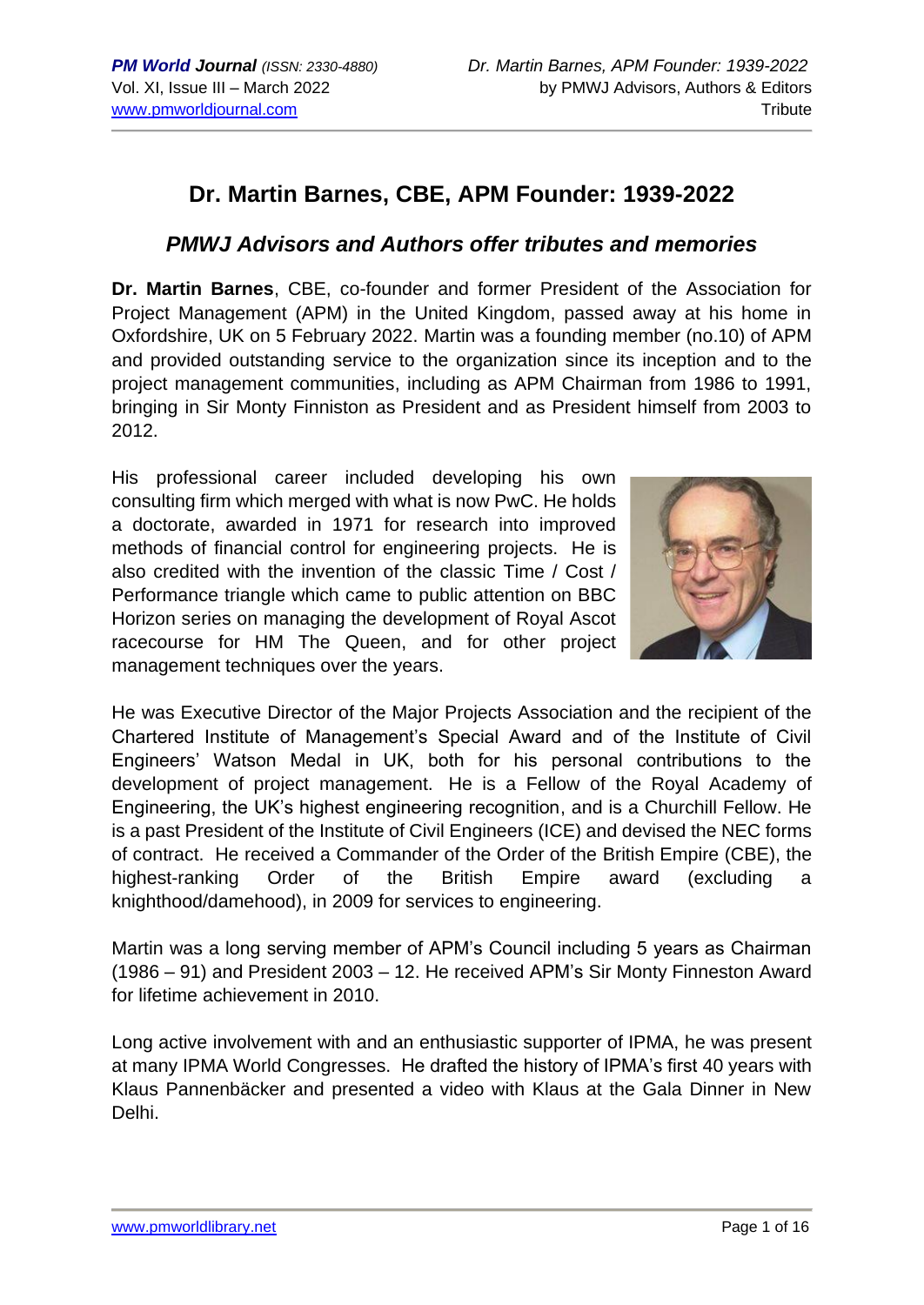To read a very nice tribute to Dr Martin Barnes posted on neccontract.com in London on 8 February 2022, go to [https://www.neccontract.com/About-NEC/News-and-](https://www.neccontract.com/About-NEC/News-and-Media/In-Memoriam-Martin-Barnes)[Media/In-Memoriam-Martin-Barnes](https://www.neccontract.com/About-NEC/News-and-Media/In-Memoriam-Martin-Barnes)

The following short announcement appeared in the Oxford Mail on 9 February 2022: Dr Martin Barnes CBE of Kirtlington, Oxfordshire died peacefully in his sleep on 5th February 2022, aged 83. Dearly loved husband of Diana for 59 years, father of Kate and Matthew, and grandfather of Harry, Susannah, Anna, Fred, Elizabeth, Polly and Hugo. Service of Thanksgiving at the Church of St Mary The Virgin, Kirtlington OX5 3HJ at 12 noon on Tuesday 1st March 2022. No flowers please. Enquiries to Jerrams Funeral Directors, Kidlington.

To see A tribute to APM founder, Dr Martin Barnes CBE posted on the APM website on 11 February 2022, visit [https://www.apm.org.uk/news/a-tribute-to-apm-founder-dr](https://www.apm.org.uk/news/a-tribute-to-apm-founder-dr-martin-barnes-cbe/)[martin-barnes-cbe/](https://www.apm.org.uk/news/a-tribute-to-apm-founder-dr-martin-barnes-cbe/)

Martin's full obituary [published in the Times on 8 March](https://www.thetimes.co.uk/article/martin-barnes-obituary-7qs937vt7?shareToken=f87373a8101890e69860d1d0d134ae59) can be read by clicking here

# **Tributes and memories from PMWJ Advisors and Authors**

# **Dr Martin Barnes: An Appreciation**

Doctor Martin Barnes was unusual.

Whist he was undoubtedly an eminent doctor in engineering and in project management his wife Diana was a double doctor in medicine. A charming and talented family.

Martin Barnes was unique.

He has been both Chairman and the longest serving President of APM as well as President of the Institute of Civil Engineers (ICE) and the driving force for the wellrespected and appreciated New Engineering Contract (NEC). Versatile indeed! Martin Barnes was a great storyteller.

His anecdote of persuading Sir Monty Finniston to be a significant, influential President of APM at Manchester airport, against the odds, was impressive and funny. And there were many others.

Martin Barnes was encouraging.

In the mid-2000s as I began my term as Chairman of APM and Andrew Bragg arrived as CEO we met Martin as President to review opportunities. Pinot Grigio may have been involved. We asked Martin in his opinion which organisations should we be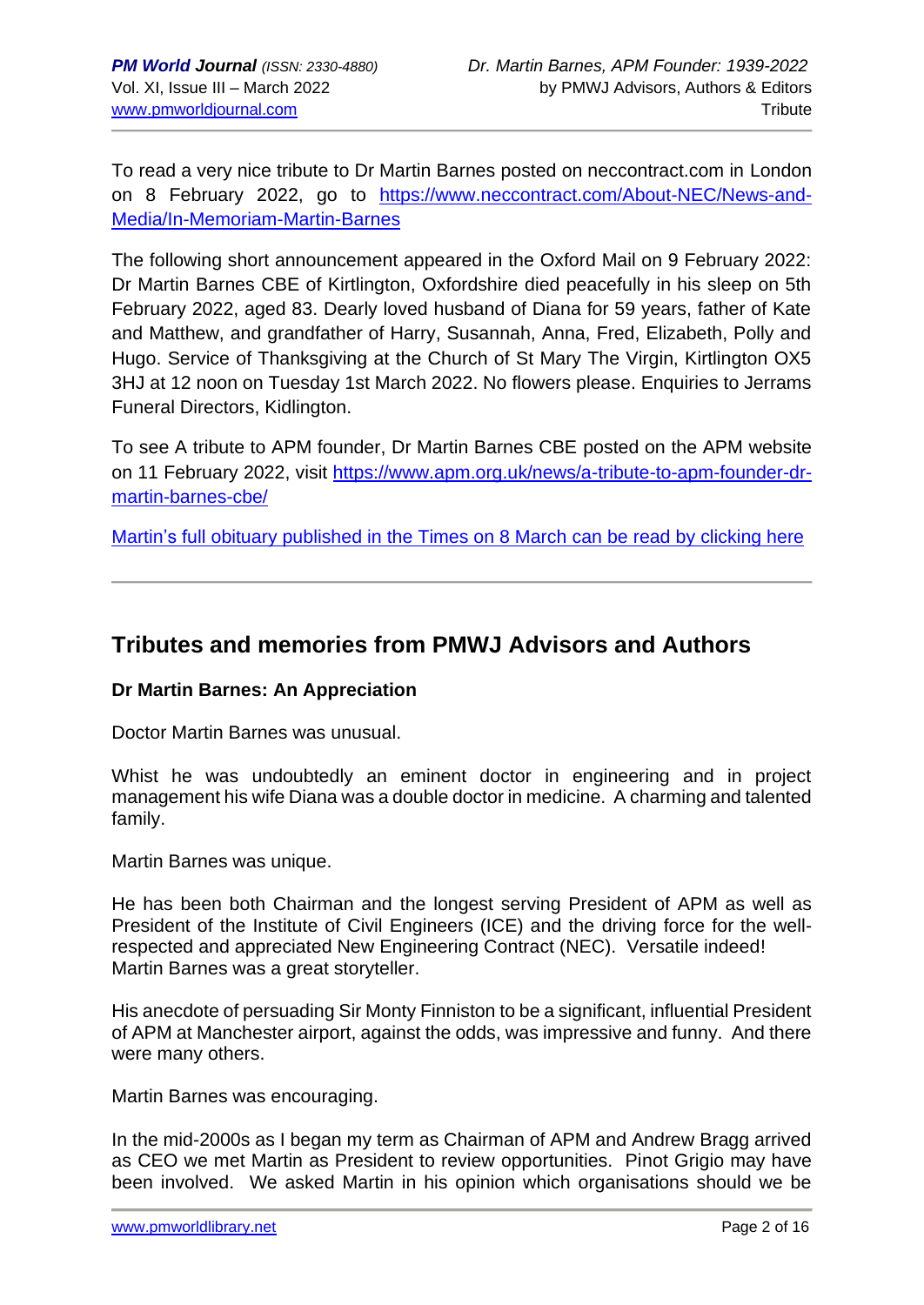watching and emanating. He told us that they had to watch and emanate APM – as a model of a professional membership organisation. He exuded confidence.

A little later we were with others, including our graphic designers, to discuss branding and logos. We were informed bluntly that the existing letterhead looked like it was devised by an engineer back in the 1970s! Martin confirmed it was in the 1970s, it was by an engineer, and he was that engineer! He was pleased – and generous and gracious.

One of the reasons Martin was the longest serving President of APM was because he wanted to be in on the whole PM journey. To be present from unknown and unheard of right through to Chartered status – in a single lifetime or a single career. And he made it – all the way – in his lifetime and his career.

Martin was not just on this journey, he was in the front row every step of the way – leading, encouraging, cajoling, entertaining.

He and I had inconclusive conversations on whether the iron triangle should really be the jelly triangle. Regrettably that conversation cannot be continued now, and besides would never need to be concluded.

Rest in peace Martin. And thank you – for everything.

#### **Tom Taylor, ChPP**

Hon Global Advisor, PMWJ Vice President, Past President, HonFellow, APM Hon Fellow, IPMA, PM Associations in Finland, Kazakhstan, Nepal, Portugal, Spain London, England, UK

Martin was chairman of the IPMA Council of Delegates in the early 1990s – when I was IPMA President. It was such a great pleasure to interact with Martin and benefit from his technical and behavioral skills.

However, what I remember most in this sad moment of thinking about Martin is him as a brilliant storyteller, for example when we had dinners for the IPMA Board Members. His preference was Pearly Gate Stories of which he had an endless arsenal. His performances inspired others to contribute – such as Vladimir Vorapojev from Russia and Alex van den Honart from the Netherlands. So, in brief, long live Martin's inspiration of Story Telling in IPMA.

Best regards

#### **Morten Fangel**

Hon Global Advisor, PMWJ Past President, Chair, Fellow, IPMA Past President, Chair, Founder, Danish PM Association Hilleroed, Denmark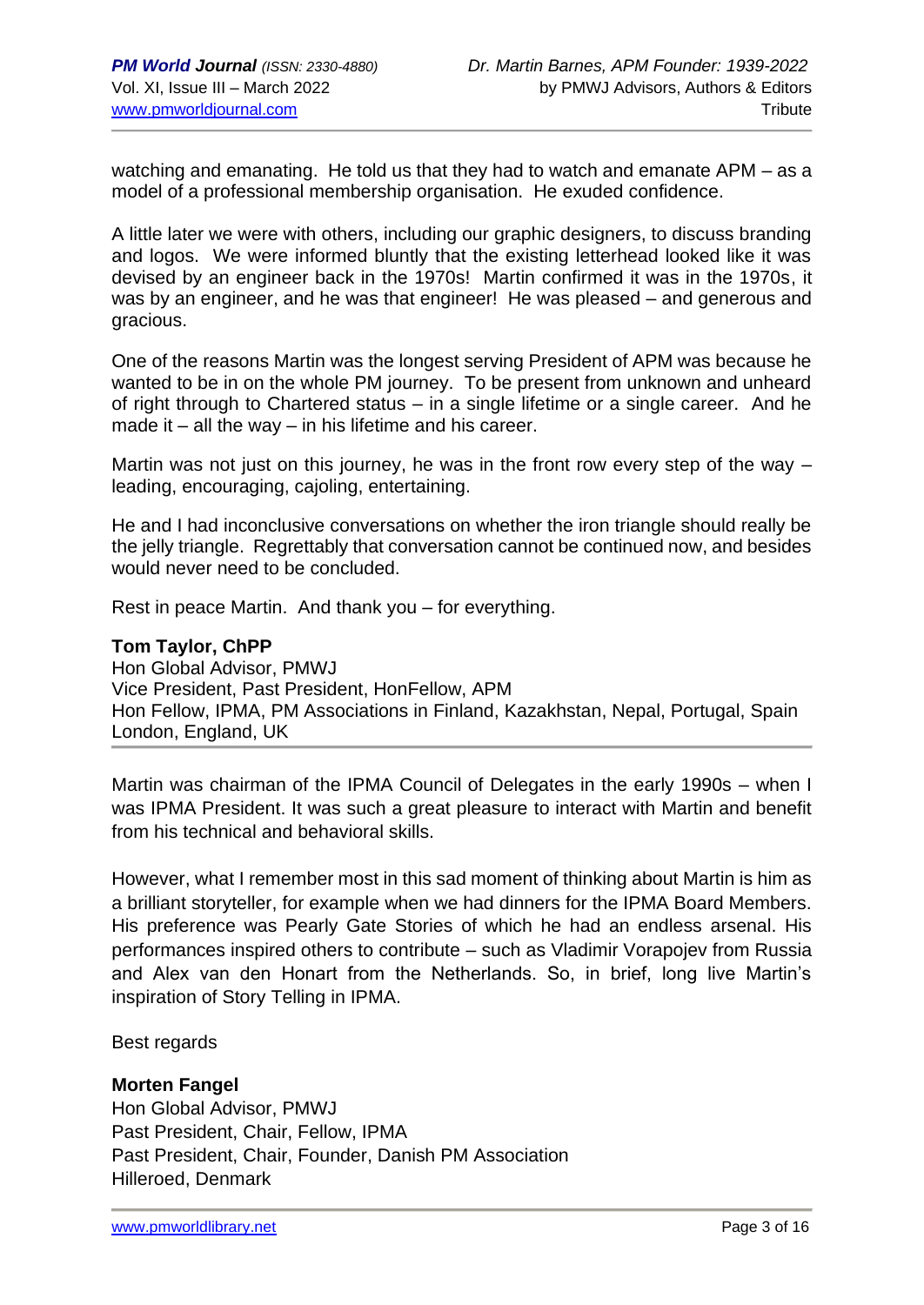Like many project managers in UK, I first encountered Martin on television in the early 1990s. BBC Horizon made a programme about projects and had engaged Martin as an advisor but ran into some problems so he appeared on the opening show and made such an impression that he was asked back for the rest of the series.

I first "met" Martin and Diana in Berlin in 2000 and greatly enjoyed their company. I recall especially his encounter with Edward De Bono – two remarkable raconteurs! I remember sitting in the late afternoon sun with a beer in hand and the two of them on the opening day of the IPMA Congress (near the old Reichstag building) listening to the tales and tall stories of two remarkable men.

Our next overseas meeting was on the plane to Moscow for the IPMA Congress when I was Chairman of APM. We discussed the travel arrangements that allowed key APM Council to travel together overseas, unlike the arrangements made by the Royal Family! I had just persuaded Martin to become our President, a role he relished but was initially reluctant to accept as he felt he might have conflicted loyalties. Of course, he had none for he was equally loyal to the Major Projects Association and APM while he held tenure with both organisations. We travelled to many IPMA events and Kate spent a lot of time with Diana while we were in Delhi for Adesh Jain's World Congress.

Morten mentions Martin's story telling ability but he was also a gifted writer of songs made up at the spur of the moment about happenings during the conference or technical day. His songs about IPMA congresses enlivened many a final night in far flung parts of the world and his performance in Berlin of a parody of Always Look on the Bright Side of Life was a classic.

Martin was born on 18 January 1939; he took a lower Second in Civil Engineering at Imperial College London (1957 – 60) and 1971 was awarded his PhD as noted. He and Peter Morris always claimed each was the first project management PhD but we never learned who really was awarded theirs first. In his eminent career, he worked for Coopers and Lybrand and later was a Partner at Deloittes from 1986 – 1998. He was noted for his work in professional associations: at APM he was Chairman, and President; at the Institution of Civil Engineers, a highly effective committee man and President; at IPMA an effective Chair of the Council during Morten's time as President. At the ICE, he not only wrote the New Engineering Contract suite (designed to provide standard contract terms that reduced the level of conflict between project managers and clients), he also made major contributions to the Standard Method of Measurement where he was a key member of the drafting team for the 2<sup>nd</sup> edition and also for its revision to 3rd edition.

Privately, Martin and Diana lived outside Oxford and kept a canal boat near their home for many years. He was a debonair and intelligent man, with a wonderful ability to coin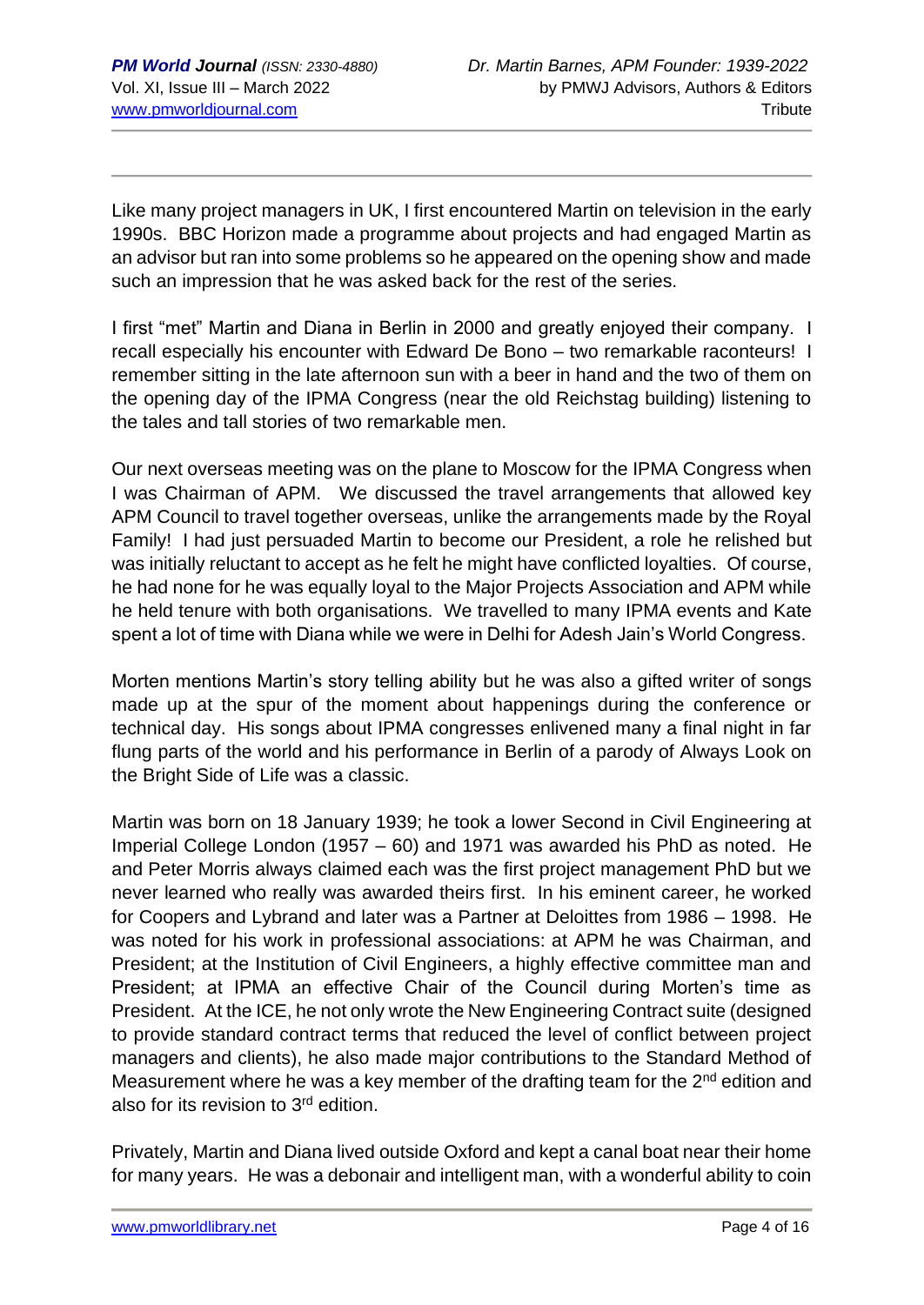a phrase or bon mot to suit almost any occasion. Tom tells the tale of other associations needing to watch APM and linked to that; he challenged us to become the very model of a modern profession – no doubt you recognise the allusion to Gilbert and Sullivan's "modern Major General" from their operetta Pirates of Penzance! He was a very talented man, a great example of a project manager and a major force in the project to professionalize our discipline. He recognised the power of PM as a profession whose time had come. As many of our Global Advisors have said, he will be much missed, not just in UK but around the world in project and engineering circles - we are fortunate to be able to call him friend.

Martin's one liner about a profession whose time has come was a rallying cry for many years in APM. We enjoyed many a President's Lunch, including several at my Club, where we met in retirement (the group comprised Tony Ridley – of Hong Kong Light Railway and London Underground fame, Martin's predecessor as President, surviving past Chairmen in Peter Morris, Rodney Turner, Donald Heath, Tom and myself) to keep our successors in the shape of Mike Nichols and CEO Andrew Bragg in touch with "the old values" and likely reactions of members to some of what seemed to us to be the more outlandish proposals. Martin had also a great ability to persuade other professional institutions to support APM's application for a Royal Charter a feat that continues to amaze me.

#### **Miles Shepherd**

Executive Advisor, PMWJ Past Chairman, HonFellow, APM Past President, Chair, HonFellow, IPMA Salisbury, England, UK

A most sadful news!

I have known Martin since 1995 and shared platforms on more than a dozen occasions. He participated in our global symposiums and CEOs One Day programs as a main speaker in New Delhi more than dozen times. He was truly a great thinker and a person with great humor. Here are a couple of photographs of one occasion out of many where I spent memorable time with Martin, truly a great human being.

He was conferred with the prestigious CEPM Honorary Fellowship in 2003 when he was the President of APM, UK.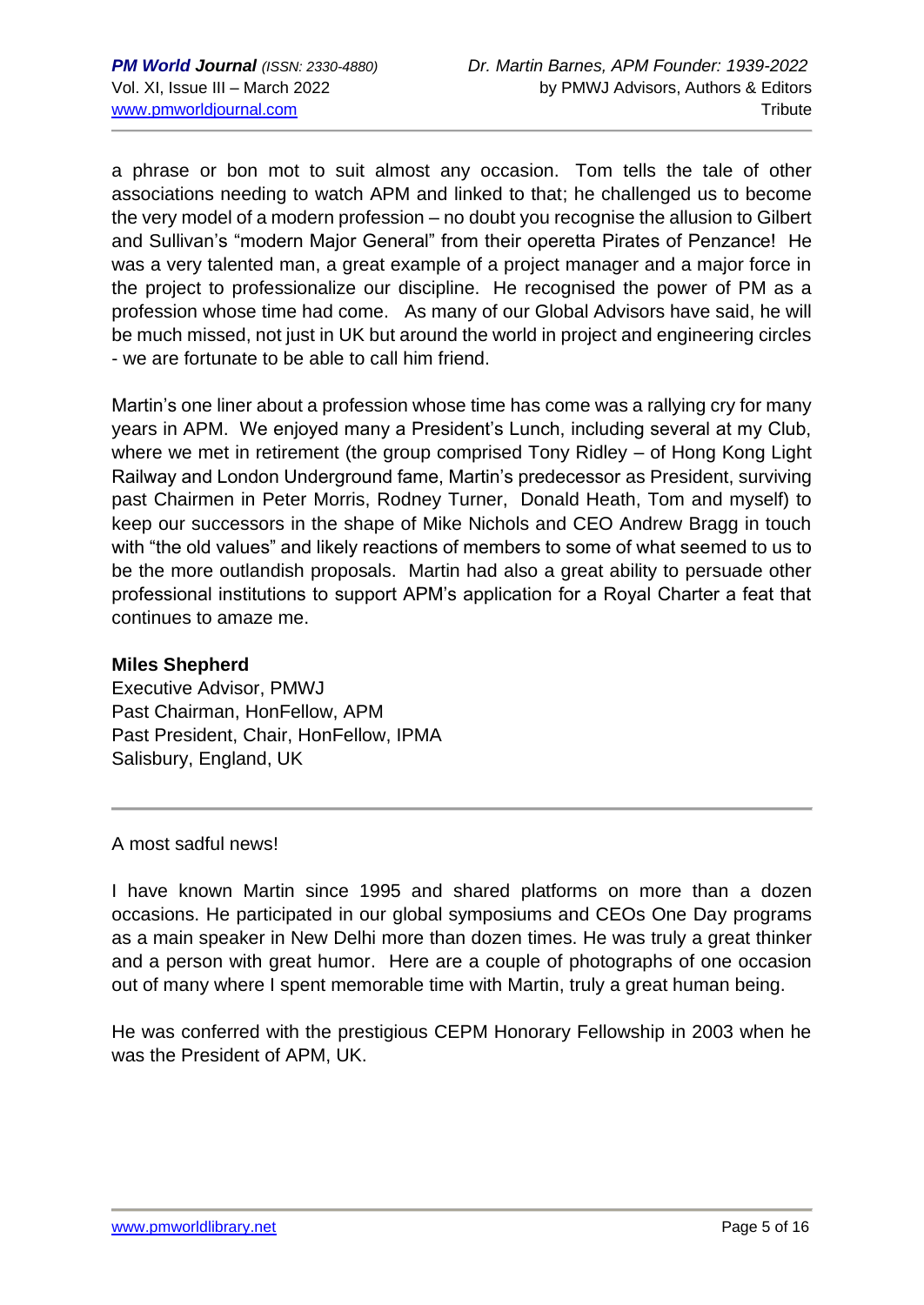

In 2003 Global Symposium, New Delhi, Dr. Martin Barnes giving his keynote address.



A couple of times I had a most relaxed time while at his home in exploring the future of the profession.

I will miss him a lot and have lost one of my dearest friends. He will always be remembered as a thinker for time to come. With Heavy Heart!

#### **Adesh Jain**

Hon Global Advisor, PMWJ Chair, International Institute of Projects & Program Management (i2P2M), India Founder, World Project Management Forum (WPMF) Founder, Honorary President, PMA, India Past President, Chair, Fellow, IPMA New Delhi, India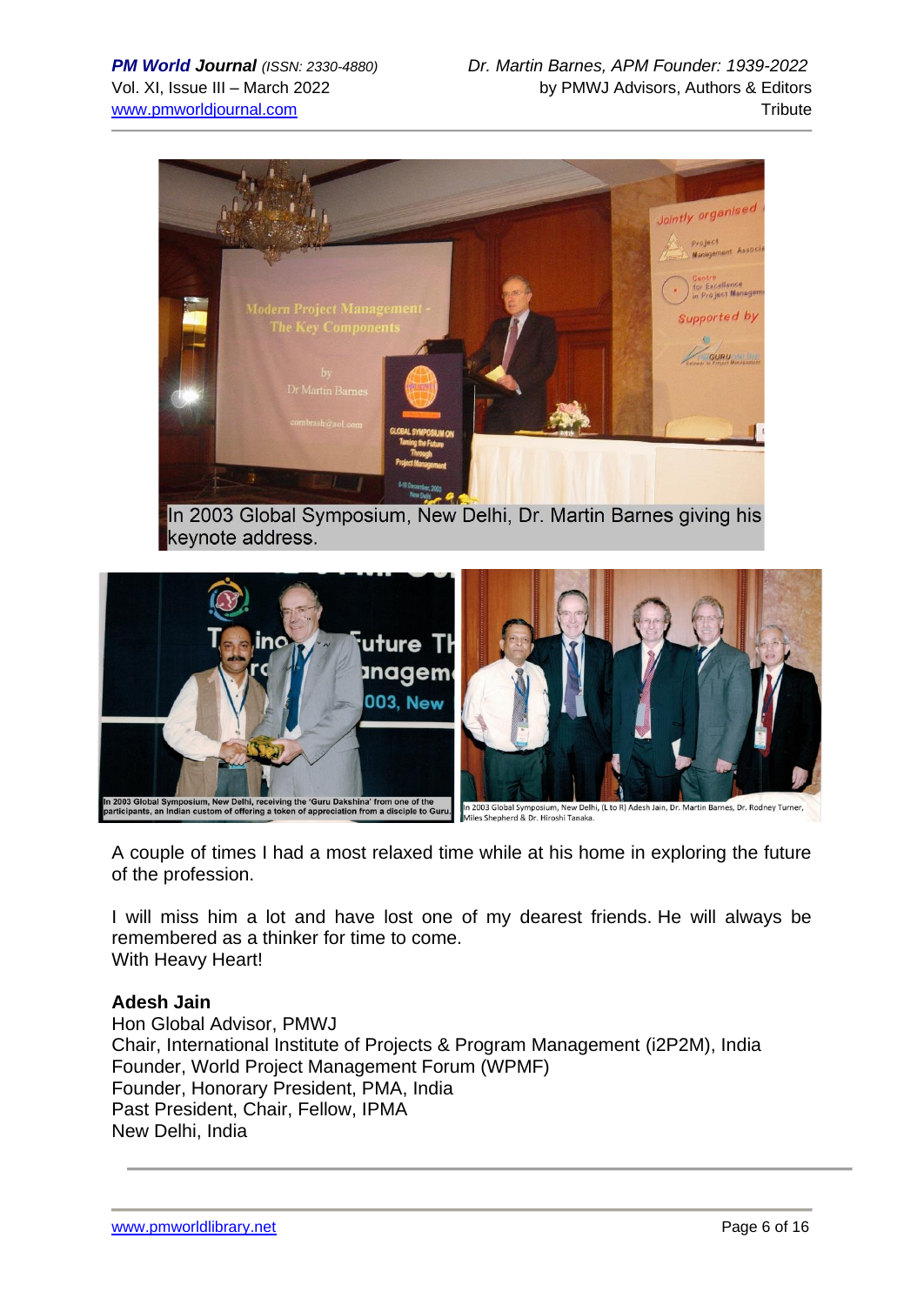That is sad news. Martin was a very decent man with a great gift for people coupled with his amazing knowledge and experience. He will be so dearly missed by all of us in the PM community and his wonderful family.

God rest his beautiful soul!

## **Dr. Bill Young**

Hon Global Advisor, PMWJ Life Fellow, Past President, Chair, AIPM Fellow, Institute of Engineers Australia Founder, President, Asia Pacific Federation of Project Management (APFPM) Melbourne, Australia

Thank-you for sharing this news. Always sad to hear of an influential leader falling.

I first met Martin at a construction conference in Christchurch 20 years ago almost to the day. We were both speakers. We swapped notes on various global contract forms and their impact of construction projects. I enjoyed his company and admired his intellect. We met a few times after that at various pm-related gatherings around the world.

Regards for now,

# **Iain Fraser**

Hon Global Advisor, PMWJ Past Director, Fellow, PMI Wellington, New Zealand

It is very sad, indeed. I had privilege to talk with Martin on many occasions. He was a gentleman and expert, very dedicated to the profession and community. We shall miss him.

Kind regards,

# **Prof. dr. Mladen Radujkovic**

Hon Global Advisor, PMWJ Professor, Alma Mater Europaea University Member, European Academy of Sciences and Arts Past President & Chair, Fellow, IPMA Zagreb, Croatia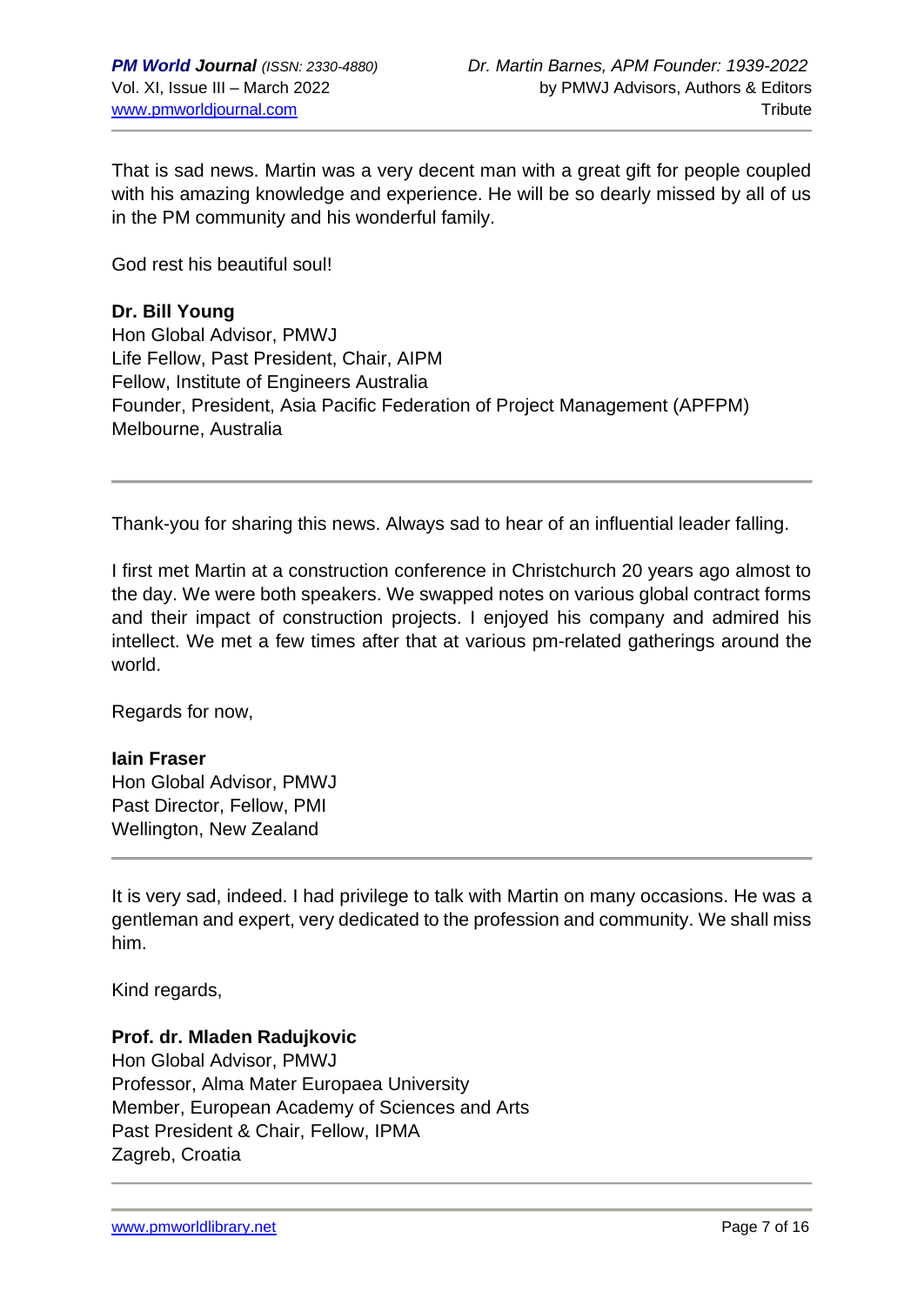Dear All,

It is so sad to hear of the passing of our distinguished colleague Dr. Martin Barnes. He was a true friend of the project profession and IPMA family. Let him rest in peace and his works (such as the iron triangle) will remain a witness to his glory.

Best,

## **Dr. Mladen Vukomanovic**

Hon Academic Advisor, PMWJ Associate Professor, University of Zagreb Zagreb, Croatia

Dear David and all:

It is sad news about Martin. I have known Martin since 1990. He participated with me in many IPMA events. He was a great intelligent person with great humour.

We will miss him a lot and I have lost one of my dearest friends.

Best regards,

#### **Dr. Sergey Bushuyev**

Hon Global Advisor, PMWJ Founder, Past President, UPMA Professor, Head of Project Management Department Kiev National University of Construction and Architecture Kyiv, Ukraine

Oh, how sad! I met Martin in 2000 at a meeting in Berlin. He was a giant in the profession globally. The short bio is but a snippet of his accomplishments. He will be missed.

# **Rebecca A. Winston (Becky), JD**

Hon Global Advisor, PMWJ VP Membership, CPM Past Director, Fellow, PMI Idaho Falls, Idaho, USA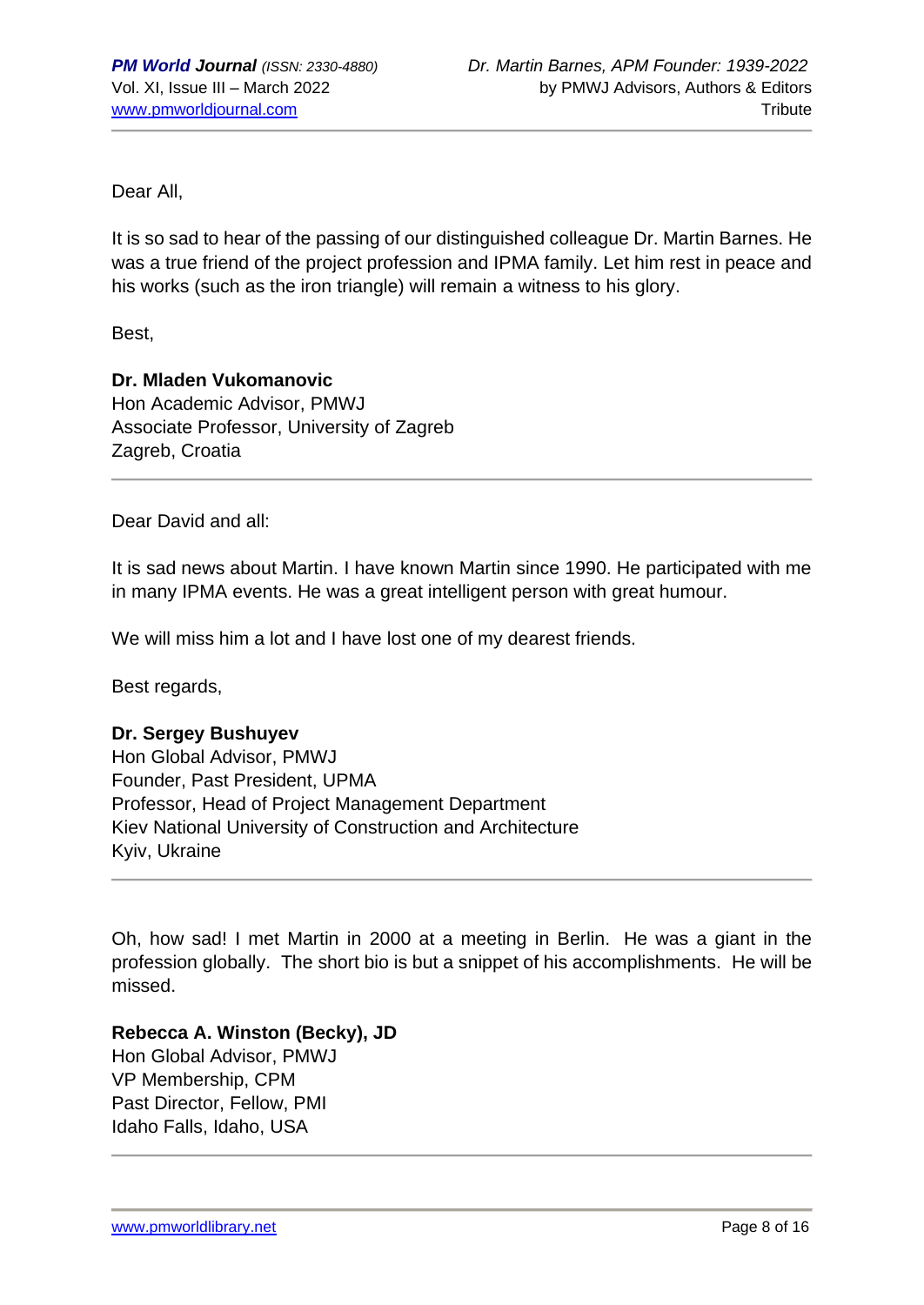We worked together on an IPMA conference many years ago, but I don't remember the details. Martin was a joy to work with and an outstanding contributor to the development of the project management profession.

#### **Bob Youker**

Hon Global Advisor, PMWJ Past director of PMI, IPMA, asapm World Bank (retired) Rockville, Maryland, USA

Sad to hear. Martin was a highly talented and respected person.

We will all miss him very much.

**Dr. Pieter Steyn** Hon Academic Advisor, PMWJ Founder, Dean, Cranefield College Pretoria and Western Cape, Republic of South Africa

Dear all,

It was a significant loss for our profession. Dr. Martin Barnes made a difference in the project management profession, and all of us will remember him.

God bless him!

#### **Alfonso Bucero**

Hon Global Advisor, Correspondent, PMWJ Fellow, Project Management Institute Madrid, Spain

Yes, it is sad news.

While I did not know Martin personally, I certainly knew of some of his accomplishments. I referenced one of his papers within my MSc Construction Management dissertation completed in 1984…. which examined alternative approaches to project management.

From my perspective: *Martin was a true innovator and an original thinker. He was a significant figure in the world of project management for many decades. He will leave a lasting legacy particularly with the NEC suite of documents.*

# **Dr Robert Chapman**

Contributing Author, PMWJ Fellow, APM, Institute of Risk Management (IRM), Institute of Commercial Management, (ICM), UK Hampshire, England, UK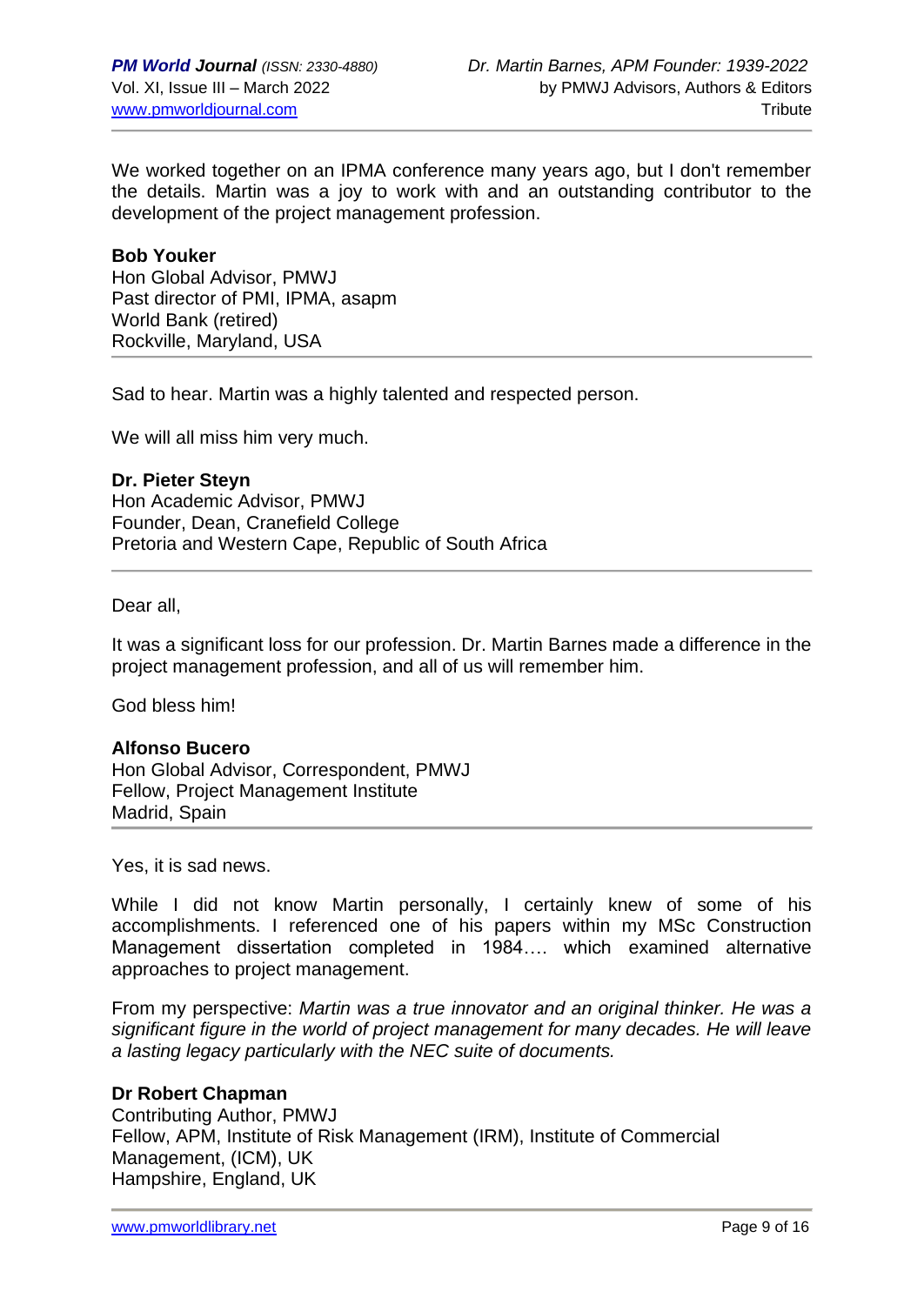# Hello David !

And thank you for your email! I am truly sorry to hear this… We are losing so many of the great names in such a short time.

I was just thinking about Martin yesterday as I was preparing project management training slides for Elisa, a major Finnish telephone operator. I believe we all owe a debt of gratitude to Martin Barnes. *(At right: Martin speaking at 21st IPMA world congress in Krakow, Poland in 2007, photo courtesy of Jouko Vaskimo)*

Please pass my sincere condolences to Martin's family, friends, and colleagues.

With warmest regards from Finland,

## **Dr. Jouko Vaskimo**

Executive Editorial Advisor, Correspondent, PMWJ Past President, Finland Project Managers Association Ispoo, Finland



Among many things he has been a keynote speaker at the 2012 IPMA World Congress in Greece. I remember him saying how difficult it has been for him to convince others that his "iron triangle" was really time, cost and performance and not quality.

He will be surely remembered!

#### **Prof John-Paris Pantouvakis**

Hon Academic Advisor, PMWJ National Technical University of Athens Athens, Greece

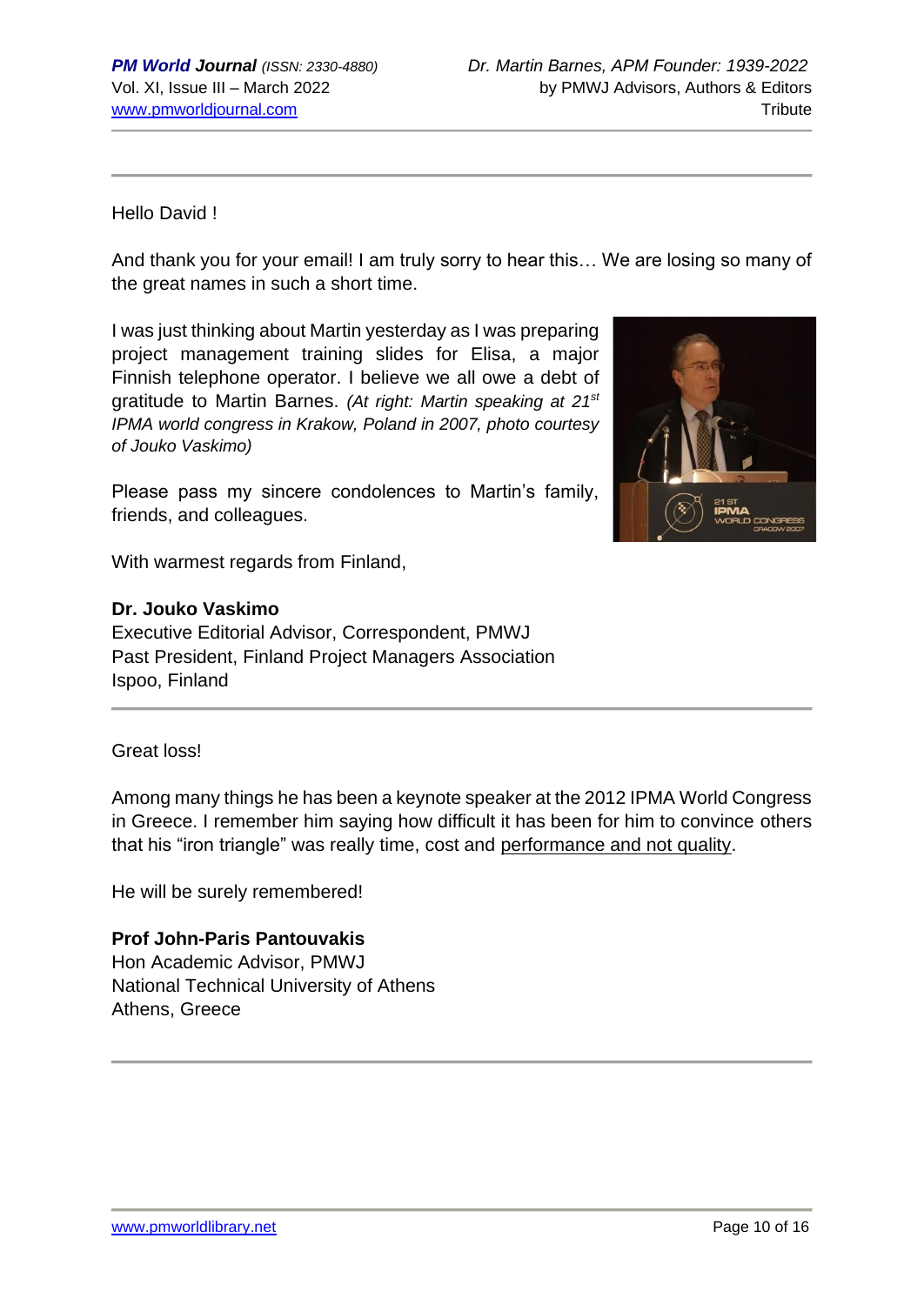Sad news, indeed. I remember meeting Martin Barnes at many IPMA world congresses, where he not only had the keynote, but also contributed the one or other song in the evening and moderated the IPMA family song events.

Best,

## **Dr. Martina Heumann**

Hon Academic Advisor, PMWJ Editor-in-Chief, International Journal of Project Management Professor, Head of Project Management Group Vienna University of Business and Economics (WU Vienna) Vienna, Austria

Sad news indeed!

I had the pleasure and the honor to meet and talk to Martin Barnes a number of times in London and other places when I was in Lille (APM, Major Projects Association, IPMA…)

## **Dr. Christophe Bredillet**

Hon Academic Advisor, PMWJ Professor of Organizational Project Management University of Quebec à Trois-Rivières Trois-Rivières, QC, Canada

This is a sorrowful news. Dr Martin Barnes will forever be remembered for the Iron Triangle of Time, Cost, and Quality. RIP!

Best,

**Prof Lavagnon Ika, PhD** Hon Academic Advisor, PMWJ Associate Editor, International Journal of Project Management Professor of Project Management Telfer School of Management, University of Ottawa Ottawa, ON, Canada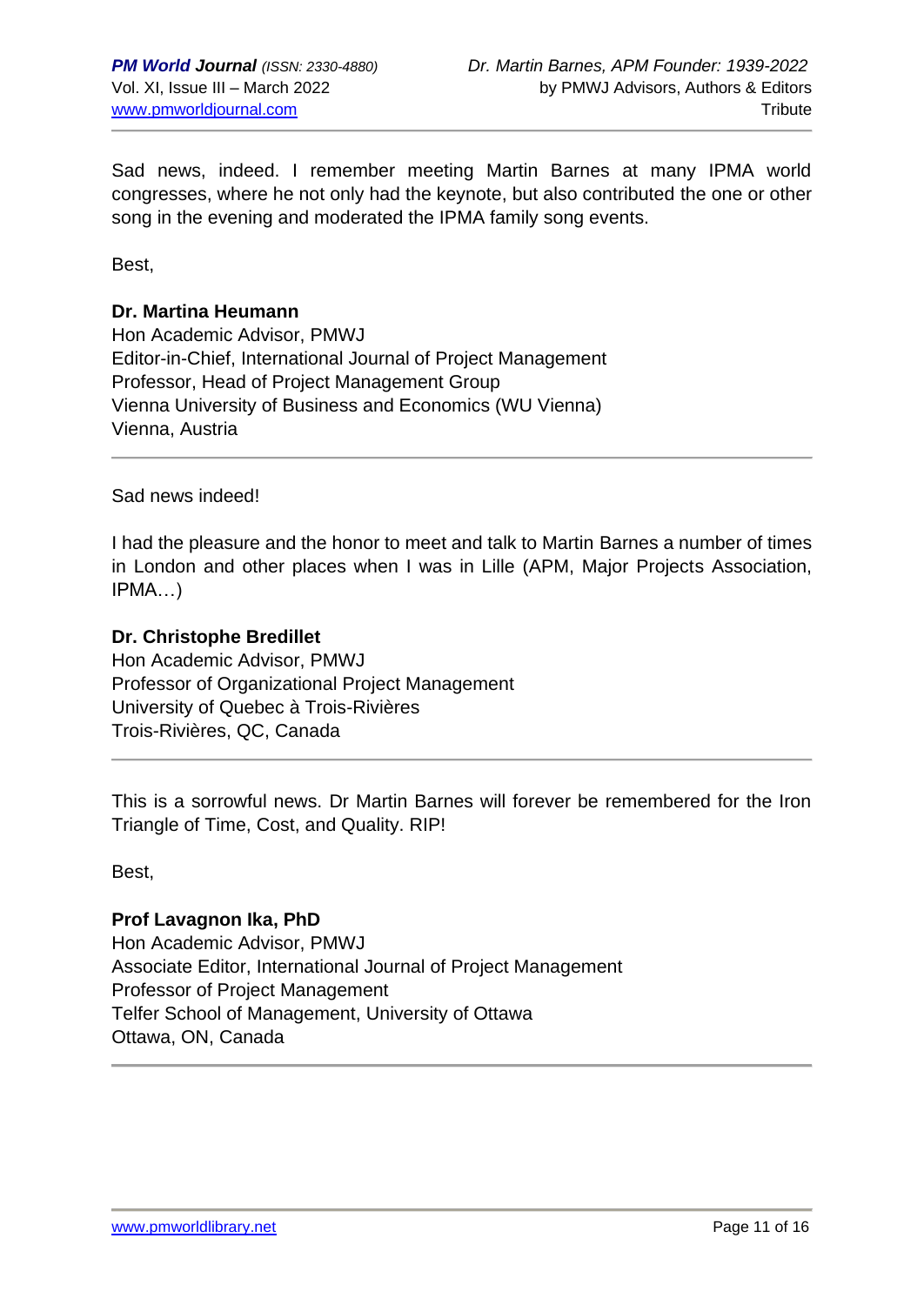Thank you very much for keeping us informed. Very sad news!

My fond memories of friendly though always stimulating encounters with Martin date back to 1992 and his masterful interpretation of Lorenzo the Magnificent at the congress in Florence, also remembered by David and Luigi.

Many times afterwards I had the privilege of meeting him and enjoying the time spent together, always with his beloved and lovely wife Diana. Until the last ones, at the IPMA WC in Istanbul, where at the farewell party we also shared his performance as a dancer (the photo below dates back to that evening); and then at that of Crete, when we listened to one of his usual intellectually provocative and full of humor speeches, on standards and PM, followed by enchanting evenings spent enjoying his stories.



The wider PM community will miss a great human being, a great professional, a great leader. May the earth be light to you, our dearest Friend Martin Barnes.

Deepest, heartfelt condolences to the Family!

Sorrowfully,

# **Roberto Mori**

\_\_\_\_\_\_\_\_\_\_

Hon Global Advisor, PMWJ Past President, Chair, Hon Fellow, IPMA Past President, IPMA Italy Milan, Italy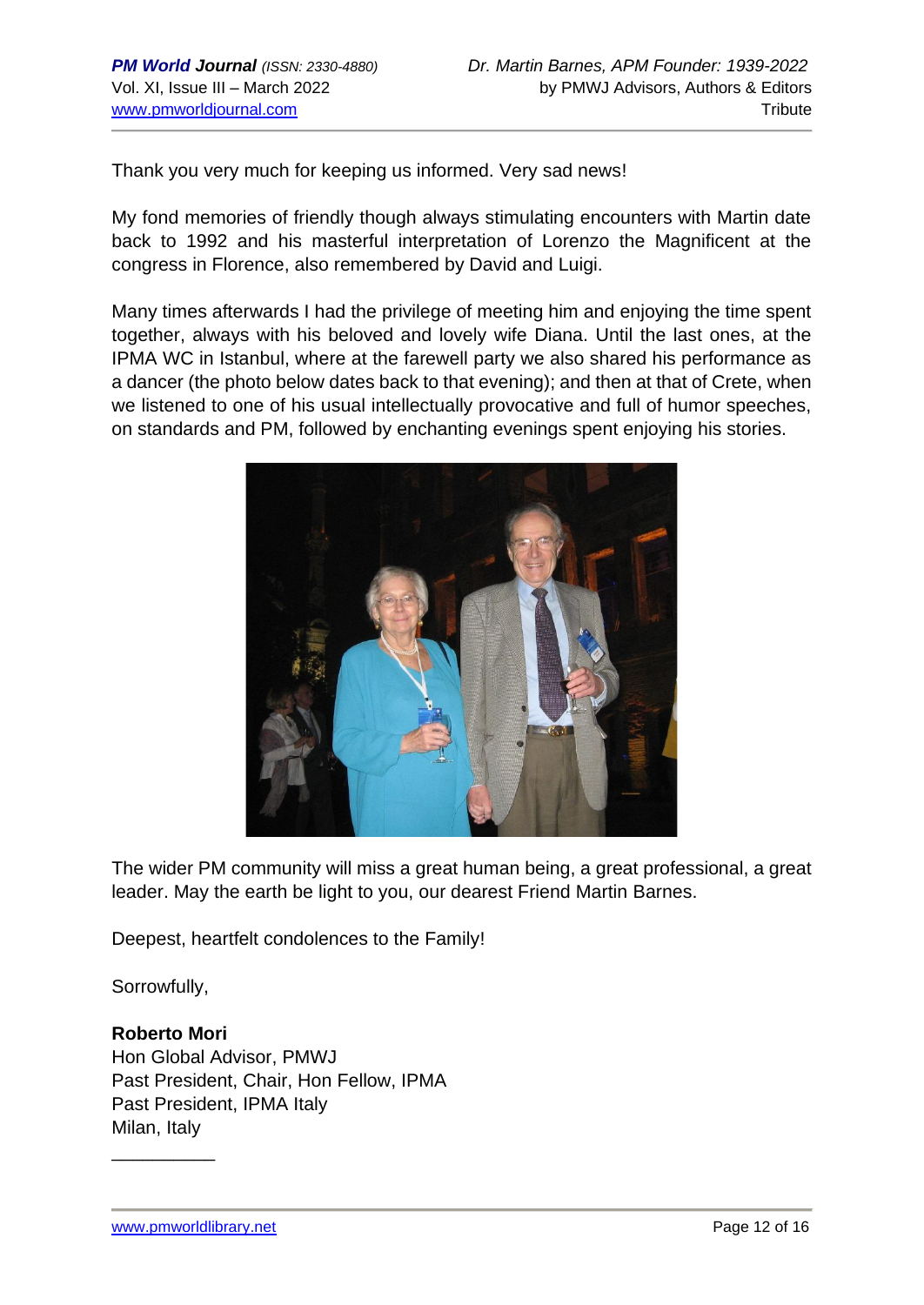Also, this is the Luigi's tribute:

I have a great memory of Martin. We met when we made a program to insert the Italian PM into the big family of international project management. We were at the beginning of '90. We obtained the organization of the Florence Congress for 1992 and Martin was the protagonist for the conference as PM but especially as an actor in the role of Lorenzo the Magnificent at the opening of the conference.

We lose a man of great culture and humanity. My deepest condolences to the family.

**Luigi Iperti** Past President, ANIMP-IPMA Italy Milan, Italy

I am very sorry to hear the news about Martin. So many occasions, so many memories we all have our recollections of time spent with Martin, reading all your notes has brought back so much. The World of Project Management owes him a great deal and we now have left it too late to re-christen the Iron Triangle, it should always have been the Barnes Triangle!

I remember the presentation of the ceremonial sword in Krakow; it was not just for ceremony and had a very sharp edge, Martin tested it and finished his closing speech bleeding profusely! *(At right: Martin with sword at IPMA congress in Krakow in 2007, photo courtesy of Jouko Vaskimo)*

Martin was a true gentleman and a pleasure to be with. He was kind and wise and we all owe him a good deal.

I hope to attend his service on March 1st and hope that some of you will be able to make it too.

Warm regards **Mary Mckinlay** Hon Global Advisor, PMWJ Fellow, ICCPM Honorary Fellow, APM Honorary Fellow, IPMA Ryarsh Kent, United Kingdom

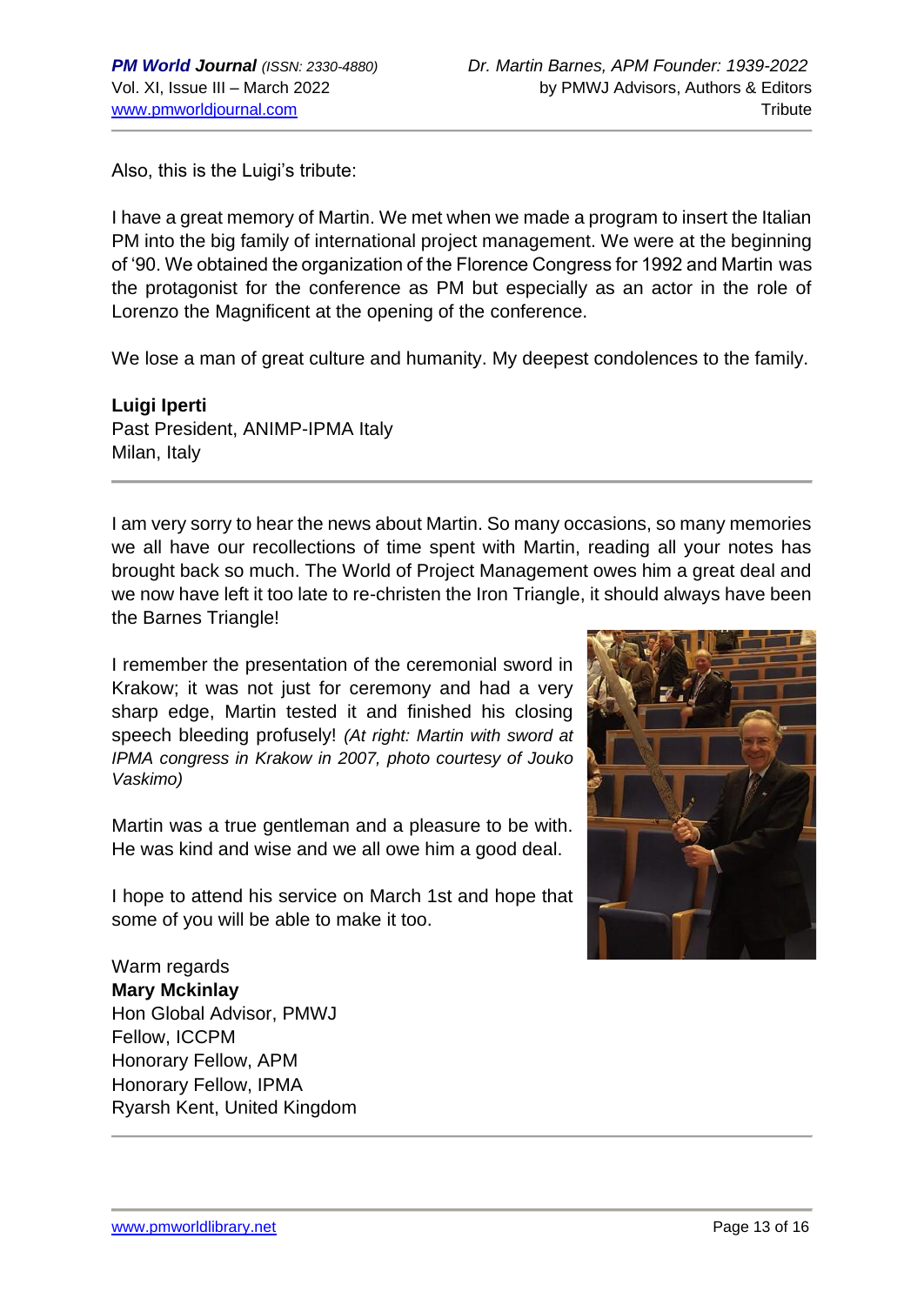Over the years I met Martin on a number of occasions, but one particular instance stands out. In 2007 Tom Taylor and Miles Shepherd kindly invited myself and my wife Ann to attend the APM annual dinner at the Ritz hotel in London. Fortunately, we were seated beside Martin and his wife. Martin & Ann quickly found common ground in the "equine arena" and she was hugely impressed with his fantastic project achievements at Ascot racecourse.

What I noticed at that event also was the reverence, depth of respect and esteem with which Martin was held by his APM colleagues. Martin's contribution to the discipline of project management is immense and his legacy as one of the true greats of the profession is assured. His presence will be sorely missed.

May he rest in peace.

# **Ed Naughton**

Hon Global Advisor, PMWJ Director, Institute of Project Management Dublin, Ireland

# **Personal Memories and Tribute to Dr. Martin Barnes**

I first met Martin Barnes at the INTERNET World Congress in Florence, Italy in 1992 where he presented an entertaining skit on stage during a plenary session; the skit was a conversation about project management with a literary character from British history, I think William Shakespeare. I had only learned of APM in 1990 but did not know its history or who Martin really was at the time. Little did I know!

In recent years, Russ Archibald told me stories about the formation of APM in 1972 at an INTERNET congress in Sweden, where Russ was a keynote speaker and Martin presented a paper. Russ had been working in England, so he joined the UK delegation in Stockholm who decided to create an INTERNET chapter in London, with Martin one of the ringleaders. Russ also joined the new organization with APM member #3; he told me that the only reason he had an APM number lower than Martin's was because they just assigned numbers alphabetically by last name. In both of our minds, Martin was really APM member #1.

In the early 1990s, I was traveling in Europe quite a lot and attended several IPMA world congresses (Vienna, Florence, Oslo, Paris) meeting leaders of other PM associations around the world. APM was still independent of IPMA then but Martin and other APM leaders were always at IPMA events. As a member of the PMI Board of Directors during 1995-1997, I initiated a series of global forums to interact with other PM societies, getting to know many leaders from UK and other countries. During multiple trips to London during that period, I also learned more about APM, its history and Dr. Martin Barnes.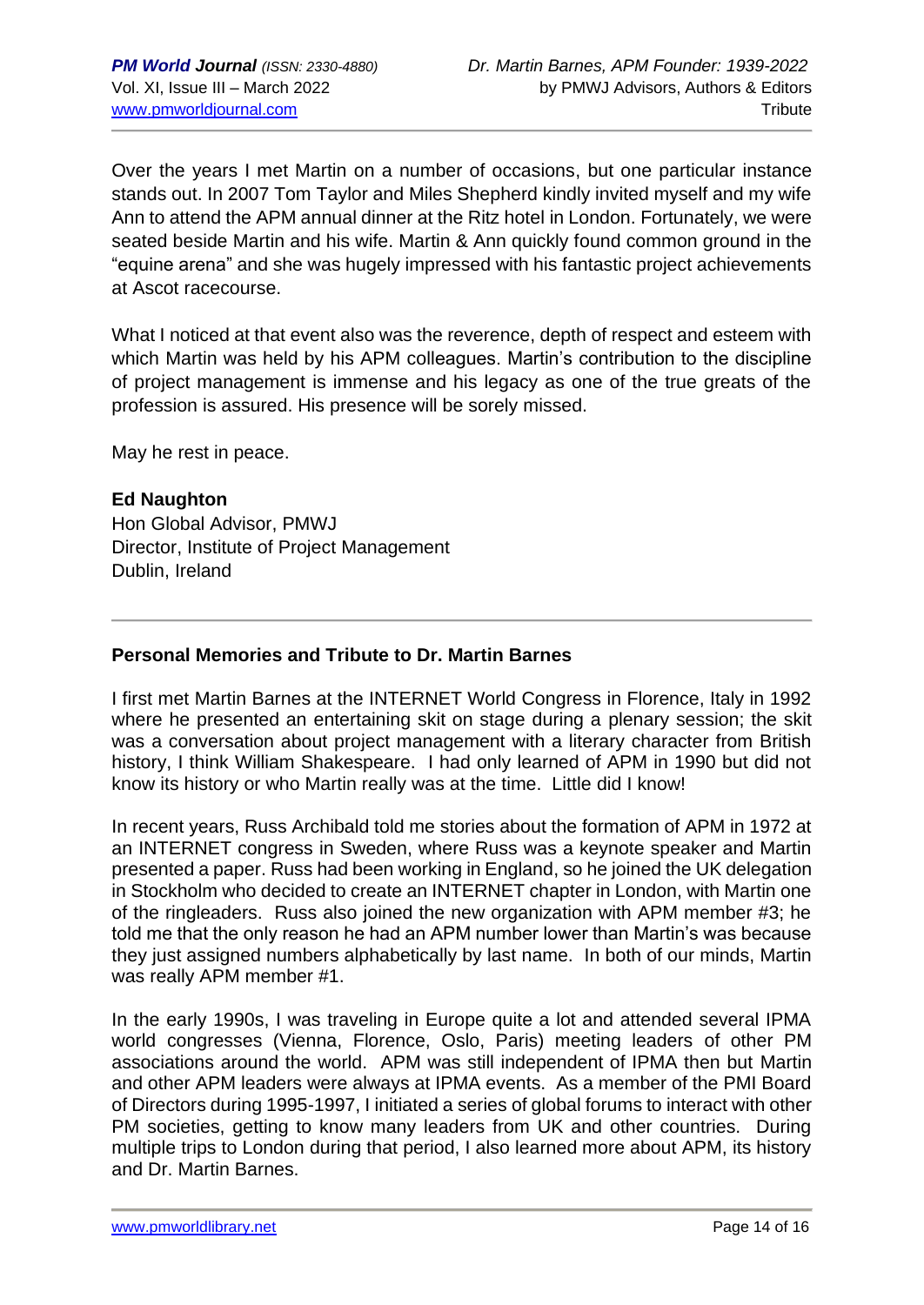My first significant interactions with Martin began about twenty years ago; we began to communicate and he contributed a couple of articles to the *PM World Today* eJournal that I was editing at the time. His first article was a short personal history of his involvement with APM – read at [https://pmworldlibrary.net/authors/dr-martin](https://pmworldlibrary.net/authors/dr-martin-barnes/)[barnes/](https://pmworldlibrary.net/authors/dr-martin-barnes/) . He became one of my first global advisors when I was running pmforum.org and publishing *PMWT* (2006-2011).

In 2010, I was absolutely shocked to learn that I had been nominated for and named an APM Honorary Fellow. It turned out that my main champion for the award was none other than Martin Barnes. One of the highest honors and thrills of my professional life was receiving the HonFAPM award from Dr. Barnes on stage at the APM Awards Banquet in London. (photo at right)





At the same awards ceremony, Martin received the prestigious Sir Monty Finniston Award for service to APM, presented by then APM Chair Mike Nichols. (photo at left) I was also thrilled to be present at that moment when Martin was so highly recognized by his peers.



Martin Barnes at this best, educating and entertaining APM leaders and guests in 2010. (Mary McKinlay pointing in the fun)